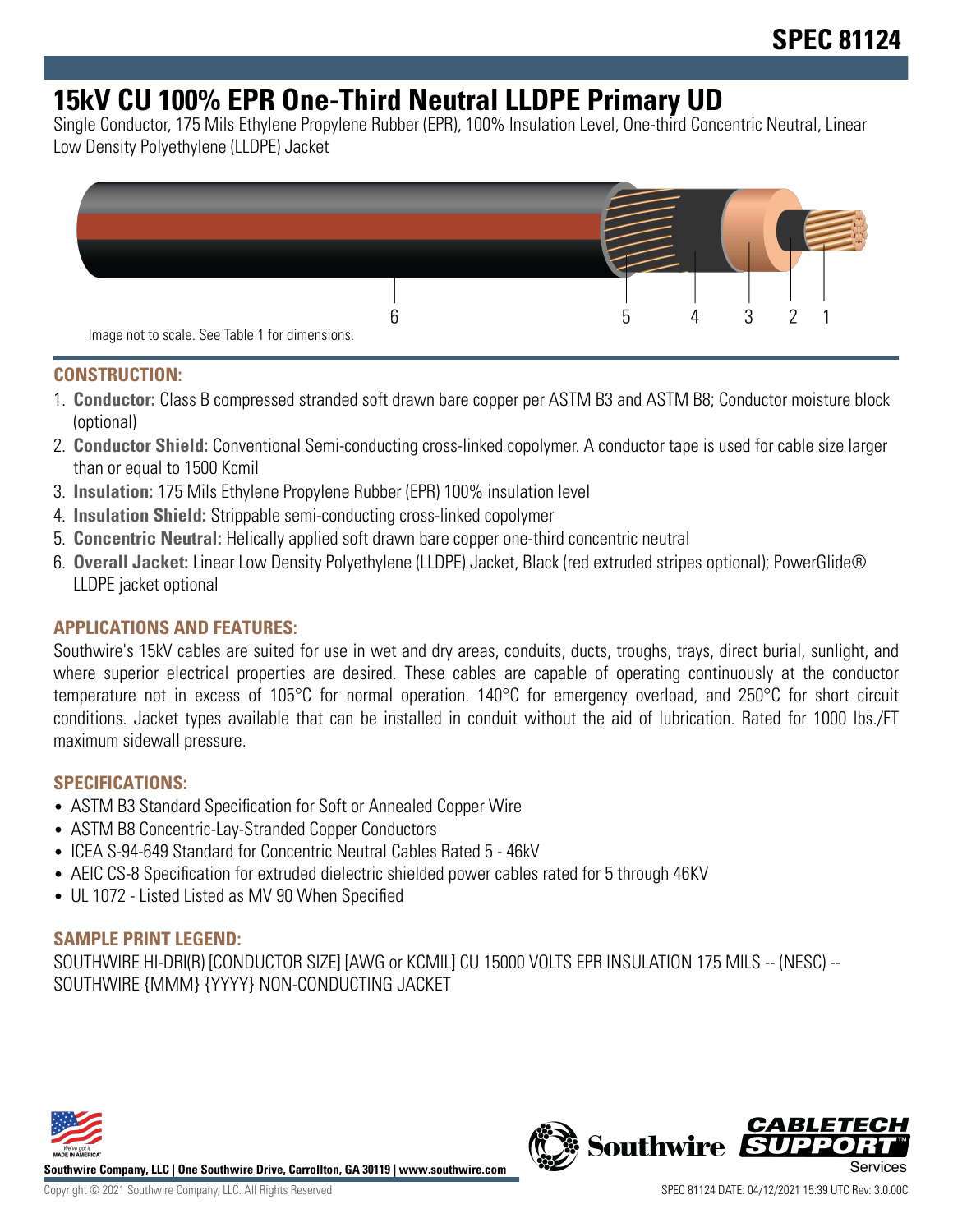### **Table 1 – Weights and Measurements**

| Stock<br>Number | Cond.<br>Size         | <b>Diameter</b><br>Over<br>Conductor | <b>Diameter</b><br>Over<br>Insulation | Insul.<br>Thickness | <b>Diameter</b><br>Over<br>Insulation<br><b>Shield</b> | Concentric<br>Neutral | <b>Neutral DC</b><br>Resistance<br>$25^{\circ}$ C | Jacket<br><b>Thickness</b> | Approx.<br>ÒD | Approx.<br>Weight        | Min<br><b>Bending</b><br>Radius | Max Pull<br>Tension* |
|-----------------|-----------------------|--------------------------------------|---------------------------------------|---------------------|--------------------------------------------------------|-----------------------|---------------------------------------------------|----------------------------|---------------|--------------------------|---------------------------------|----------------------|
|                 | AWG/<br>Kcmil         | inch                                 | inch                                  | mil                 | inch                                                   | No. x AWG             | $\Omega/1000$ ft                                  | mil                        | inch          | $\mathsf{lb}$<br>/1000ft | inch                            | $\mathsf{lb}$        |
| <b>TBA</b>      | $\mathbf{2}$<br>(1)   | 0.258                                | 0.645                                 | 175                 | 0.725                                                  | 6x14                  | 0.438                                             | 50                         | 0.953         | 575                      | 11.4                            | 531                  |
| 628070          | $\overline{2}$<br>(7) | 0.283                                | 0.670                                 | 175                 | 0.750                                                  | 6x14                  | 0.438                                             | 50                         | 0.978         | 602                      | 11.7                            | 531                  |
| <b>TBA</b>      | $\mathbf{2}$<br>(7)   | 0.283                                | 0.670                                 | 175                 | 0.750                                                  | 6x14                  | 0.438                                             | 50                         | 0.978         | 602                      | 11.7                            | 531                  |
| TBA             | 1<br>(1)              | 0.289                                | 0.676                                 | 175                 | 0.756                                                  | 7x14                  | 0.376                                             | 50                         | 0.984         | 655                      | 11.8                            | 670                  |
| <b>TBA</b>      | $\mathbf{1}$<br>(19)  | 0.322                                | 0.709                                 | 175                 | 0.789                                                  | 7x14                  | 0.376                                             | 50                         | 1.017         | 688                      | 12.2                            | 670                  |
| TBA             | 1/0<br>(1)            | 0.325                                | 0.712                                 | 175                 | 0.792                                                  | 9x14                  | 0.292                                             | 50                         | 1.020         | 762                      | 12.2                            | 845                  |
| 628074          | 1/0<br>(19)           | 0.362                                | 0.749                                 | 175                 | 0.829                                                  | 9x14                  | 0.292                                             | 50                         | 1.057         | 802                      | 12.7                            | 845                  |
| TBA             | 1/0<br>(19)           | 0.362                                | 0.749                                 | 175                 | 0.829                                                  | 9x14                  | 0.292                                             | 50                         | 1.057         | 802                      | 12.7                            | 845                  |
| 628077          | 2/0<br>(19)           | 0.405                                | 0.792                                 | 175                 | 0.872                                                  | 11x14                 | 0.239                                             | 50                         | 1.100         | 934                      | 13.2                            | 1065                 |
| <b>TBA</b>      | 2/0<br>(19)           | 0.405                                | 0.792                                 | 175                 | 0.872                                                  | 11x14                 | 0.239                                             | 50                         | 1.100         | 934                      | 13.2                            | 1065                 |
| <b>TBA</b>      | 3/0<br>(19)           | 0.456                                | 0.843                                 | 175                 | 0.923                                                  | 14x14                 | 0.188                                             | 50                         | 1.151         | 1107                     | 13.8                            | 1342                 |
| 623352          | 4/0<br>(19)           | 0.512                                | 0.899                                 | 175                 | 0.979                                                  | 18x14                 | 0.146                                             | 50                         | 1.207         | 1321                     | 14.5                            | 1693                 |
| <b>TBA</b>      | 4/0<br>(19)           | 0.512                                | 0.899                                 | 175                 | 0.979                                                  | 18x14                 | 0.146                                             | 50                         | 1.207         | 1321                     | 14.5                            | 1693                 |
| <b>TBA</b>      | 250<br>(37)           | 0.558                                | 0.954                                 | 175                 | 1.034                                                  | 21x14                 | 0.125                                             | 50                         | 1.262         | 1507                     | 15.1                            | 2000                 |
| 628080          | 350<br>(37)           | 0.661                                | 1.057                                 | 175                 | 1.157                                                  | 18x12                 | 0.092                                             | 50                         | 1.417         | 2018                     | 17.0                            | 2800                 |
| 619989          | 500<br>(37)           | 0.789                                | 1.185                                 | 175                 | 1.285                                                  | 26x12                 | 0.061                                             | $50\,$                     | 1.551         | 2721                     | 19.1                            | 4000                 |
| 621464#         | 500<br>(37)           | 0.789                                | 1.185                                 | 175                 | 1.285                                                  | 17x10                 | 0.061                                             | 50                         | 1.589         | 2772                     | 19.1                            | 4000                 |
| 628083          | 500<br>(37)           | 0.789                                | 1.185                                 | 175                 | 1.285                                                  | 17x10                 | 0.061                                             | 50                         | 1.589         | 2772                     | 19.1                            | 4000                 |
| 606626#         | 750<br>(61)           | 0.968                                | 1.373                                 | 175                 | 1.473                                                  | 25x10                 | 0.041                                             | 80                         | 1.862         | 4014                     | 22.3                            | 6000                 |
| 628084          | 750<br>(61)           | 0.968                                | 1.373                                 | 175                 | 1.473                                                  | 25x10                 | 0.041                                             | 80                         | 1.862         | 4014                     | 22.3                            | 6000                 |
| 623507          | 1000<br>(61)          | 1.117                                | 1.522                                 | 175                 | 1.622                                                  | 26x9                  | 0.031                                             | $80\,$                     | 2.039         | 5175                     | 24.5                            | 8000                 |

All dimensions are nominal and subject to normal manufacturing tolerances

◊ Cable marked with this symbol is a standard stock item

\* Pulling tension based on pulling eye directly connected to conductor

# Solid Black Jacket



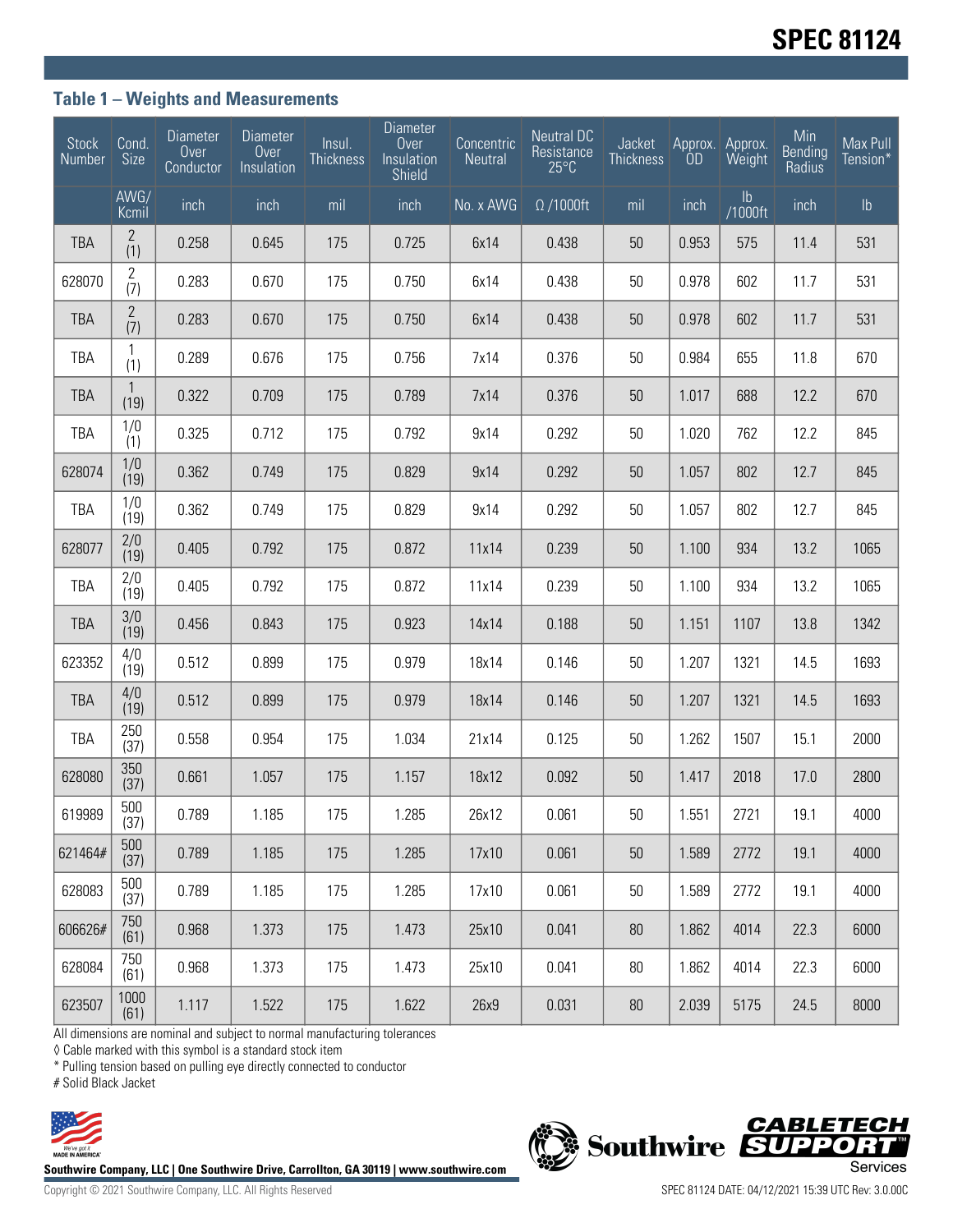# **SPEC 81124**

### **Table 2 – Electrical and Engineering Data**

| Cond.<br>Size         | <b>DC</b><br>Resistance<br>@ 25°C | AC<br>@ 90°C     | Capacitive<br>Resistance Reactance @<br>60Hz | Inductive<br>Reactance<br>@ 60Hz | Current | <b>Charging Dielectric</b><br>Loss | Zero<br>Sequence<br>Impedance* | Positive<br>Sequence<br>Impedance* | Short<br>Circuit<br>Current @<br>30 Cycle | <b>Allowable</b><br>Ampacity in<br>Duct 90°C1 | Allowable<br>Ampacity<br><b>Directly</b><br>Buried 90°C‡ |
|-----------------------|-----------------------------------|------------------|----------------------------------------------|----------------------------------|---------|------------------------------------|--------------------------------|------------------------------------|-------------------------------------------|-----------------------------------------------|----------------------------------------------------------|
| AWG/<br>Kcmil         | $\Omega/1000$ ft                  | $\Omega/1000$ ft | $M\Omega^*1000$ ft                           | $\Omega/1000$ ft                 |         | A/1000ft W/1000ft                  | $\Omega/1000$ ft               | $\Omega/1000$ ft                   | Amp                                       | Amp                                           | Amp                                                      |
| $\overline{2}$<br>(1) | 0.162                             | 0.203            | 0.044                                        | 0.049                            | 0.198   | 34.304                             | $0.523 + j0.230$               | $0.204 + j0.049$                   | 2025.6                                    | 160                                           | 195                                                      |
| $\overline{2}$<br>(7) | 0.162                             | 0.203            | 0.041                                        | 0.047                            | 0.210   | 36.315                             | $0.522 + j0.229$               | $0.204 + j0.047$                   | 2025.6                                    | 160                                           | 195                                                      |
| $\frac{2}{(7)}$       | 0.162                             | 0.203            | 0.041                                        | 0.047                            | 0.210   | 36.315                             | $0.522 + j0.229$               | $0.204 + j0.047$                   | 2025.6                                    | 160                                           | 195                                                      |
| 1<br>(1)              | 0.129                             | 0.161            | 0.041                                        | 0.047                            | 0.212   | 36.796                             | $0.456 + j0.189$               | $0.162 + j0.047$                   | 2363.3                                    | 180                                           | 220                                                      |
| $\mathbf{1}$<br>(19)  | 0.129                             | 0.161            | 0.038                                        | 0.046                            | 0.228   | 39.432                             | $0.456 + j0.188$               | $0.162 + j0.046$                   | 2363.3                                    | 180                                           | 220                                                      |
| 1/0<br>(1)            | 0.102                             | 0.128            | 0.038                                        | 0.046                            | 0.229   | 39.671                             | $0.381 + j0.137$               | $0.129 + j0.045$                   | 3038.5                                    | 200                                           | 250                                                      |
| 1/0<br>(19)           | 0.102                             | 0.128            | 0.035                                        | 0.044                            | 0.246   | 42.610                             | $0.380 + j0.136$               | $0.129 + j0.044$                   | 3038.5                                    | 200                                           | 250                                                      |
| 1/0<br>(19)           | 0.102                             | 0.128            | 0.035                                        | 0.044                            | 0.246   | 42.610                             | $0.380 + j0.136$               | $0.129 + j0.044$                   | 3038.5                                    | 200                                           | 250                                                      |
| 2/0<br>(19)           | 0.081                             | 0.101            | 0.033                                        | 0.043                            | 0.266   | 46.009                             | $0.319 + j0.104$               | $0.103 + j0.042$                   | 3713.7                                    | 230                                           | 285                                                      |
| 2/0<br>(19)           | 0.081                             | 0.101            | 0.033                                        | 0.043                            | 0.266   | 46.009                             | $0.319 + j0.104$               | $0.103 + j0.042$                   | 3713.7                                    | 230                                           | 285                                                      |
| 3/0<br>(19)           | 0.0642                            | 0.081            | 0.030                                        | 0.041                            | 0.289   | 50.022                             | $0.260 + j0.077$               | $0.083 + j0.041$                   | 4726.5                                    | 260                                           | 325                                                      |
| 4/0<br>(19)           | 0.051                             | 0.064            | 0.028                                        | 0.040                            | 0.314   | 54.411                             | $0.208 + j0.056$               | $0.067 + j0.039$                   | 6076.9                                    | 300                                           | 365                                                      |
| 4/0<br>(19)           | 0.051                             | 0.064            | 0.028                                        | 0.040                            | 0.314   | 54.411                             | $0.208 + j0.056$               | $0.067 + j0.039$                   | 6076.9                                    | 300                                           | 365                                                      |
| 250<br>(37)           | 0.0431                            | 0.054            | 0.026                                        | 0.039                            | 0.339   | 58.708                             | $0.180 + j0.047$               | $0.057 + j0.038$                   | 7089.8                                    |                                               |                                                          |
| 350<br>(37)           | 0.0308                            | 0.039            | 0.022                                        | 0.038                            | 0.385   | 66.727                             | $0.134 + j0.037$               | $0.043 + j0.037$                   | 9655.1                                    | 390                                           | 475                                                      |
| 500<br>(37)           | 0.0216                            | 0.028            | 0.020                                        | 0.036                            | 0.443   | 76.657                             |                                | $0.091 + j0.029$ 0.034+j0.034      | 14494.9                                   | 455                                           | 555                                                      |
| 500<br>(37)           | 0.0216                            | 0.028            | 0.020                                        | 0.036                            | 0.443   | 76.657                             | $0.091 + 0.029$                | $0.034 + j0.034$                   | 14494.9                                   | 455                                           | 555                                                      |
| 500<br>(37)           | 0.0216                            | 0.028            | 0.020                                        | 0.036                            | 0.443   | 76.657                             | $0.091 + 0.029$                | $0.034 + j0.034$                   | 14494.9                                   | 455                                           | 555                                                      |
| 750<br>(61)           | 0.0144                            | 0.019            | 0.016                                        | 0.035                            | 0.526   | 91.195                             | $0.062 + j0.023$               | $0.026 + j0.031$                   | 21505.0                                   | 545                                           | 650                                                      |
| 750<br>(61)           | 0.0144                            | 0.019            | 0.016                                        | 0.035                            | 0.526   | 91.195                             | $0.062 + j0.023$               | $0.026 + j0.031$                   | 21505.0                                   | 545                                           | 650                                                      |
| 1000<br>(61)          | 0.0108                            | 0.015            | 0.015                                        | 0.034                            | 0.593   | 102.692                            | $0.047 + j0.021$               | $0.023 + j0.028$                   | 28479.8                                   |                                               |                                                          |

\* Calculations are based on three cables triplexed / concentric shield / Conductor temperature of 90°C / Shield temperature of 45°C / Earth resistivity of 100 ohmsmeter

† Ampacities are based on Figure 7 of ICEA T-117-734 (Single circuit trefoil, 100% load factor, 90°C conductor temperature, earth RHO 90, 36" burial depth) ‡ Ampacities are based on Figure 1 of ICEA T-117-734 (Single circuit trefoil, 100% load factor, 90°C conductor temperature, earth RHO 90, 36" burial depth)



Southwire Company, LLC | One Southwire Drive, Carrollton, GA 30119 | www.southwire.com **Second Company Services** 

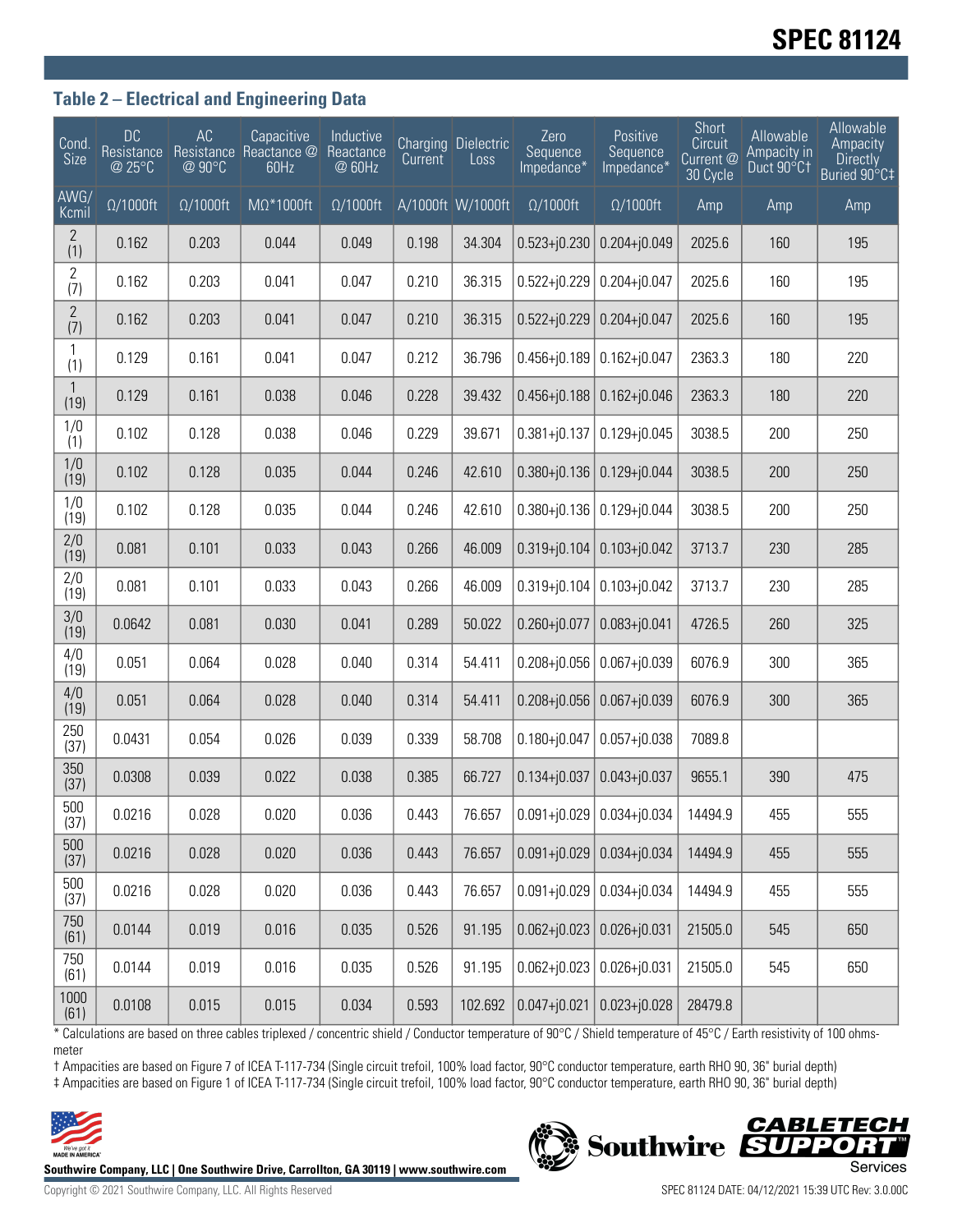## **Table 3 – Weights and Measurements (Metric)**

| <b>Stock</b><br>Number | Cond.<br>Size        | <b>Diameter</b><br>Over<br>Conductor | <b>Diameter</b><br>Over<br>Insulation | Insul.<br><b>Thickness</b> | <b>Diameter</b><br>Over<br>Insulation<br>Shield | Concentric<br>Neutral | <b>Neutral DC</b><br>Resistance<br>$25^{\circ}$ C | Jacket<br><b>Thickness</b> | ÒD    | Approx. Approx.<br>Weight | Min<br>Bending<br>Radius | Max Pull<br>Tension* |
|------------------------|----------------------|--------------------------------------|---------------------------------------|----------------------------|-------------------------------------------------|-----------------------|---------------------------------------------------|----------------------------|-------|---------------------------|--------------------------|----------------------|
|                        | AWG/<br>Kcmil        | mm                                   | mm                                    | mm                         | mm                                              | No. x AWG             | $\Omega$ /km                                      | mm                         | mm    | kg/km                     | mm                       | newton               |
| <b>TBA</b>             | 2<br>(1)             | 6.55                                 | 16.38                                 | 4.44                       | 18.42                                           | 6x14                  | 1.44                                              | 1.27                       | 24.21 | 856                       | 289.56                   | 2363                 |
| 628070                 | 2<br>(7)             | 7.19                                 | 17.02                                 | 4.44                       | 19.05                                           | 6x14                  | 1.44                                              | 1.27                       | 24.84 | 896                       | 297.18                   | 2363                 |
| <b>TBA</b>             | $\mathbf{2}$<br>(7)  | 7.19                                 | 17.02                                 | 4.44                       | 19.05                                           | 6x14                  | 1.44                                              | 1.27                       | 24.84 | 896                       | 297.18                   | 2363                 |
| TBA                    | 1<br>(1)             | 7.34                                 | 17.17                                 | 4.44                       | 19.20                                           | 7x14                  | 1.23                                              | 1.27                       | 24.99 | 975                       | 299.72                   | 2982                 |
| <b>TBA</b>             | $\mathbf{1}$<br>(19) | 8.18                                 | 18.01                                 | 4.44                       | 20.04                                           | 7x14                  | 1.23                                              | 1.27                       | 25.83 | 1024                      | 309.88                   | 2982                 |
| <b>TBA</b>             | 1/0<br>(1)           | 8.25                                 | 18.08                                 | 4.44                       | 20.12                                           | 9x14                  | 0.96                                              | 1.27                       | 25.91 | 1134                      | 309.88                   | 3760                 |
| 628074                 | 1/0<br>(19)          | 9.19                                 | 19.02                                 | 4.44                       | 21.06                                           | 9x14                  | 0.96                                              | 1.27                       | 26.85 | 1194                      | 322.58                   | 3760                 |
| TBA                    | 1/0<br>(19)          | 9.19                                 | 19.02                                 | 4.44                       | 21.06                                           | 9x14                  | 0.96                                              | 1.27                       | 26.85 | 1194                      | 322.58                   | 3760                 |
| 628077                 | 2/0<br>(19)          | 10.29                                | 20.12                                 | 4.44                       | 22.15                                           | 11x14                 | 0.78                                              | 1.27                       | 27.94 | 1390                      | 335.28                   | 4739                 |
| TBA                    | 2/0<br>(19)          | 10.29                                | 20.12                                 | 4.44                       | 22.15                                           | 11x14                 | 0.78                                              | 1.27                       | 27.94 | 1390                      | 335.28                   | 4739                 |
| <b>TBA</b>             | 3/0<br>(19)          | 11.58                                | 21.41                                 | 4.44                       | 23.44                                           | 14x14                 | 0.62                                              | 1.27                       | 29.24 | 1647                      | 350.52                   | 5972                 |
| 623352                 | 4/0<br>(19)          | 13.00                                | 22.83                                 | 4.44                       | 24.87                                           | 18x14                 | 0.48                                              | 1.27                       | 30.66 | 1966                      | 368.30                   | 7534                 |
| <b>TBA</b>             | 4/0<br>(19)          | 13.00                                | 22.83                                 | 4.44                       | 24.87                                           | 18x14                 | 0.48                                              | 1.27                       | 30.66 | 1966                      | 368.30                   | 7534                 |
| <b>TBA</b>             | 250<br>(37)          | 14.17                                | 24.23                                 | 4.44                       | 26.26                                           | 21x14                 | 0.41                                              | 1.27                       | 32.05 | 2243                      | 383.54                   | 8900                 |
| 628080                 | 350<br>(37)          | 16.79                                | 26.85                                 | 4.44                       | 29.39                                           | 18x12                 | 0.30                                              | 1.27                       | 35.99 | 3003                      | 431.80                   | 12460                |
| 619989                 | 500<br>(37)          | 20.04                                | 30.10                                 | 4.44                       | 32.64                                           | 26x12                 | 0.20                                              | 1.27                       | 39.40 | 4049                      | 485.14                   | 17800                |
| 621464#                | 500<br>(37)          | 20.04                                | 30.10                                 | 4.44                       | 32.64                                           | 17x10                 | 0.20                                              | 1.27                       | 40.36 | 4125                      | 485.14                   | 17800                |
| 628083                 | 500<br>(37)          | 20.04                                | 30.10                                 | 4.44                       | 32.64                                           | 17x10                 | 0.20                                              | 1.27                       | 40.36 | 4125                      | 485.14                   | 17800                |
| 606626#                | 750<br>(61)          | 24.59                                | 34.87                                 | 4.44                       | 37.41                                           | 25x10                 | 0.13                                              | 2.03                       | 47.29 | 5973                      | 566.42                   | 26700                |
| 628084                 | 750<br>(61)          | 24.59                                | 34.87                                 | 4.44                       | 37.41                                           | 25x10                 | 0.13                                              | 2.03                       | 47.29 | 5973                      | 566.42                   | 26700                |
| 623507                 | 1000<br>(61)         | 28.37                                | 38.66                                 | 4.44                       | 41.20                                           | 26x9                  | 0.10                                              | 2.03                       | 51.79 | 7701                      | 622.30                   | 35600                |

All dimensions are nominal and subject to normal manufacturing tolerances

◊ Cable marked with this symbol is a standard stock item

\* Pulling tension based on pulling eye directly connected to conductor

# Solid Black Jacket





Copyright © 2021 Southwire Company, LLC. All Rights Reserved SPEC 81124 DATE: 04/12/2021 15:39 UTC Rev: 3.0.00C